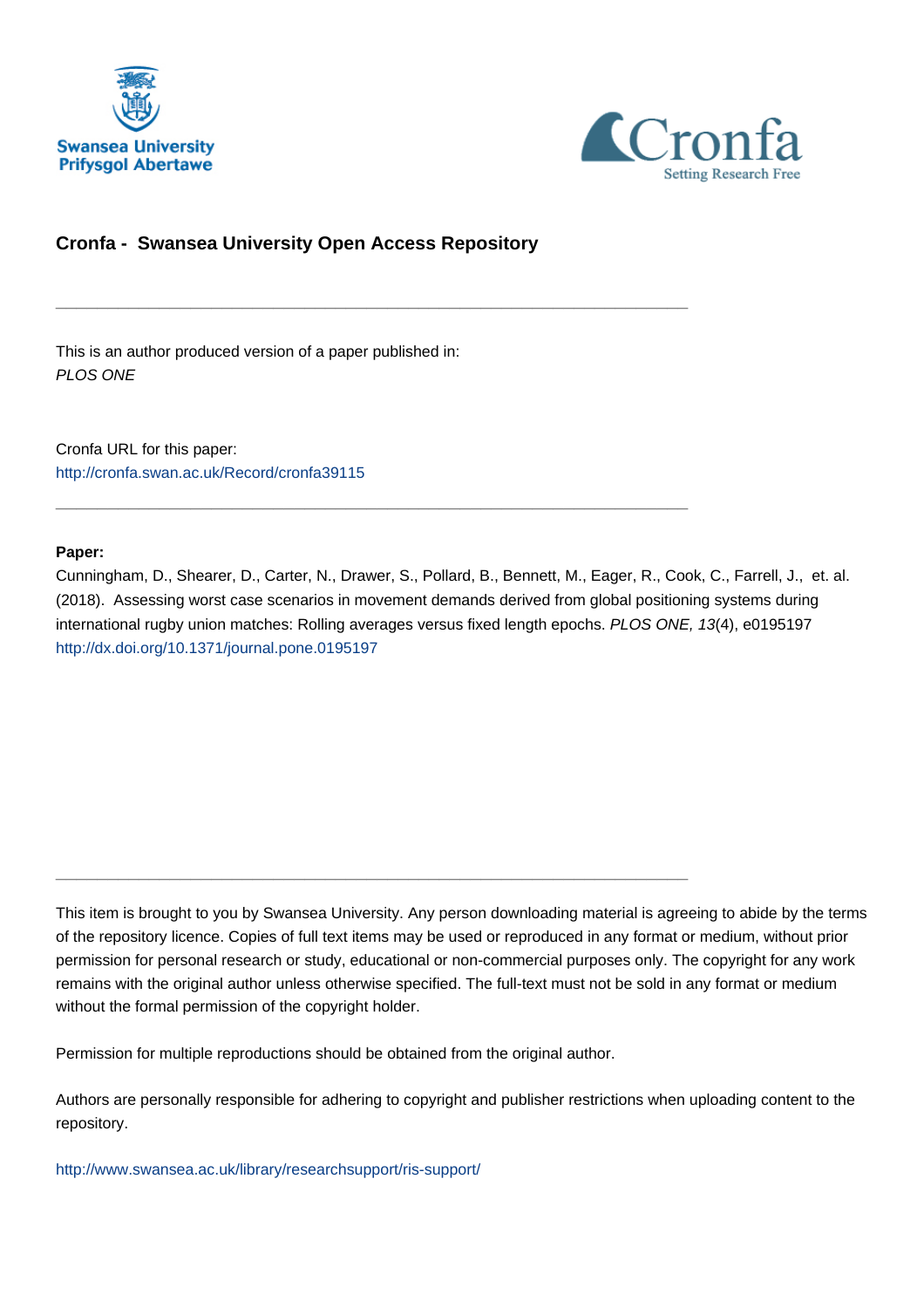

# **OPEN ACCESS**

**Citation:** Cunningham DJ, Shearer DA, Carter N, Drawer S, Pollard B, Bennett M, et al. (2018) Assessing worst case scenarios in movement demands derived from global positioning systems during international rugby union matches: Rolling averages versus fixed length epochs. PLoS ONE 13 (4): e0195197. https://doi.org/10.1371/journal. pone.0195197

**Editor:** Caroline Sunderland, Nottingham Trent University, UNITED KINGDOM

**Received:** September 29, 2017

**Accepted:** March 13, 2018

**Published:** April 5, 2018

**Copyright:** © 2018 Cunningham et al. This is an open access article distributed under the terms of the Creative Commons Attribution License, which permits unrestricted use, distribution, and reproduction in any medium, provided the original author and source are credited.

**Data Availability Statement:** Data are available from the Swansea University Ethics Committee for researchers who meet the criteria for access to confidential data. All raw data cannot be uploaded as it contravenes our participant consent form. Interested researchers may request data access by contacting Engineeringethics@swansea.ac.uk.

**Funding:** The author(s) received no specific funding for this work and no authors have any RESEARCH ARTICLE

Assessing worst case scenarios in movement demands derived from global positioning systems during international rugby union matches: Rolling averages versus fixed length epochs

**Daniel J. Cunningham1 , David A. Shearer2,3, Neil Carter4 , Scott Drawer5 , Ben Pollard6 , Mark Bennett7 , Robin Eager7 , Christian J. Cook1,8, John Farrell9 , Mark Russell10, Liam**  $P.$  **Kilduff**<sup> $1,3$ </sup> $*$ 

**1** Applied Sport Technology Exercise and Medicine Research Centre (A-STEM), College of Engineering, Swansea University, Swansea, Wales, **2** School of Psychology and Therapeutic Studies, University of South Wales, Rhondda Cynon Taff, Wales, **3** Welsh Institute of Performance Science, College of Engineering, Swansea University, Swansea, Wales, **4** Department of Psychology, College of Human and Health Science, Swansea University, Swansea, Wales, **5** Sky Performance Hub, Team Sky, London, England, **6** Saracens RFC, North London, England, **7** The Rugby Football Union, Greater London, England, **8** University of Canberra Research Institute for Sport and Exercise, University of Canberra, Canberra, Australia, **9** Georgian Rugby Union, Tbilisi, Georgia, **10** School of Social and Health Sciences, Leeds Trinity University, Leeds, England

\* l.kilduff@swansea.ac.uk

# Abstract

The assessment of competitive movement demands in team sports has traditionally relied upon global positioning system (GPS) analyses presented as fixed-time epochs (e.g., 5–40 min). More recently, presenting game data as a rolling average has become prevalent due to concerns over a loss of sampling resolution associated with the windowing of data over fixed periods. Accordingly, this study compared rolling average (ROLL) and fixed-time (FIXED) epochs for quantifying the peak movement demands of international rugby union match-play as a function of playing position. Elite players from three different squads  $(n=119)$  were monitored using 10 Hz GPS during 36 matches played in the 2014–2017 seasons. Players categorised broadly as forwards and backs, and then by positional sub-group (FR: front row, SR: second row, BR: back row, HB: half back, MF: midfield, B3: back three) were monitored during match-play for peak values of high-speed running ( $>5 \text{ m} \cdot \text{s}^{-1}$ ; HSR) and relative distance covered ( $m \cdot min^{-1}$ ) over 60–300 s using two types of sample-epoch (ROLL, FIXED). Irrespective of the method used, as the epoch length increased, values for the intensity of running actions decreased (e.g., For the backs using the ROLL method, distance covered decreased from 177.4  $\pm$  20.6 m·min<sup>-1</sup> in the 60 s epoch to 107.5  $\pm$  13.3  $m \cdot min^{-1}$  for the 300 s epoch). For the team as a whole, and irrespective of position, estimates of fixed effects indicated significant between-method differences across all time-points for both relative distance covered and HSR. Movement demands were underestimated consistently by FIXED versus ROLL with differences being most pronounced using 60 s epochs (95% CI HSR: -6.05 to -4.70 m $\cdot$ min<sup>-1</sup>, 95% CI distance: -18.45 to -16.43 m $\cdot$ min<sup>-1</sup>). For all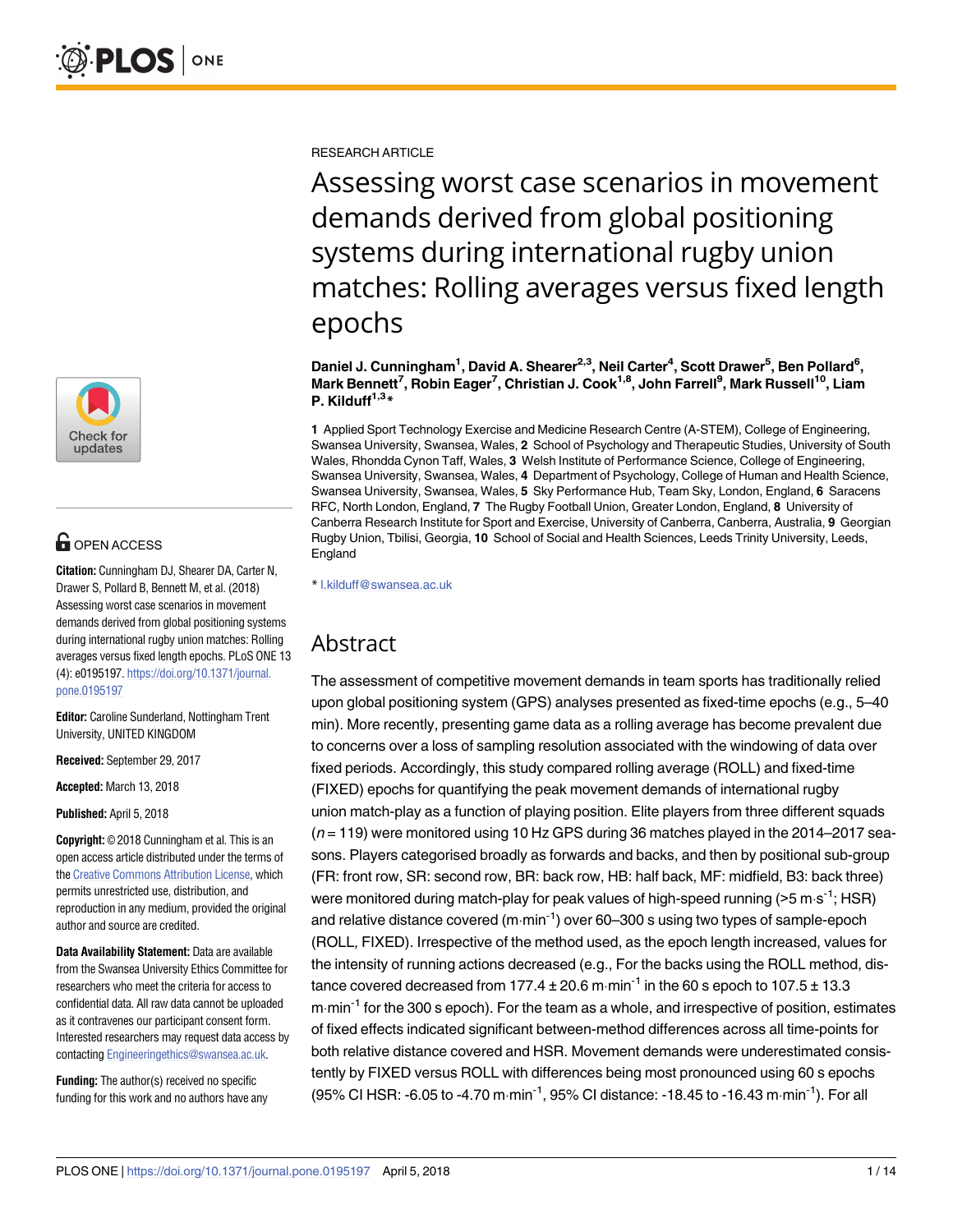

financial or other interest in the products or distributor of the products named in the study. The Rugby Football Union provided support in the form of salaries for authors Scott Drawer, Mark Bennett, Robin Eager and Ben Pollard, Team Sky provided support in the form of a salary to Scott Drawer and Georgia Rugby provided support in the form of a salary for John Farrell but did not have any additional role in the study design, data collection and analysis, decision to publish, or preparation of the manuscript. The specific roles of these authors are articulated in the 'author contributions' section.

**Competing interests:** We have the following interests. Scott Drawer, Mark Bennett, Robin Eager and Ben Pollard are employed by The Rugby Football Union. John Farrell was employed by Georgia Rugby Union and Scott Drawer is currently employed by Team Sky. There are no patents, products in development or marketed products to declare. This does not alter our adherence to all the PLOS ONE policies on sharing data and materials.

HSR time epochs except one, all backs groups increased more (p < 0.01) from FIXED to ROLL than the forward groups. Linear mixed modelling of ROLL data highlighted that for HSR (except 60 s epoch), SR was the only group not significantly different to FR. For relative distance covered all other position groups were greater than the FR ( $p < 0.05$ ). The FIXED method underestimated both relative distance (~11%) and HSR values (up to ~20%) compared to the ROLL method. These differences were exaggerated for the HSR variable in the backs position who covered the greatest HSR distance; highlighting important consideration for those implementing the FIXED method of analysis. The data provides coaches with a worst-case scenario reference on the running demands required for periods of 60–300 s in length. This information offers novel insight into game demands and can be used to inform the design of training games to increase specificity of preparation for the most demanding phases of matches.

## **Introduction**

Rugby union is a collision sport involving intermittent high intensity periods of play, where intense static exertions, collisions, and bouts of high speed running (HSR) are interspersed with random periods of lower intensity work and rest  $[1, 2]$ . To aid the specificity of team sport training, micro-sensor technology, such as Global Positioning Systems (GPS), is widely used to quantify the workloads of elite players during training and match-play [1, 3–9]. Such methods have highlighted that rugby union players cover 5–7 km per game  $[3, 10-12]$ , with backs covering greater distances than forwards but sustaining less contact loads from scrums, rucks and mauls [10, 13]. Additionally, distinct differences also exist within players of the same general positional grouping (forwards/backs); for example, back row forwards have been reported to cover greater relative and HSR distances, produce more frequent high acceleration and deceleration events, and make more tackles than front row forwards [4, 10–12, 14]. Characterising a player's movement patterns allows coaches a greater insight into the positional requirements of performance [4, 6] and consequently facilitates the planning, implementation and monitoring of training programmes that seek to achieve the desired physiological stress while minimising the risk of overtraining and injury [9, 15].

To date GPS studies have typically reported the average movement demands of each half or the full game  $[1-3, 5, 11, 12]$ . For example, a study of English Premiership rugby  $[1]$ highlighted a median total distance of 5850 m (64.6 m·min<sup>-1</sup>) and 6545 m (71.1 m·min<sup>-1</sup>) was covered by forwards and backs, respectively. Similar between-position differences exist for relative distance covered and HSR with values of 66.8 m·min<sup>-1</sup> and 3.1 m·min<sup>-1</sup> being covered by forwards versus 73.3 m·min<sup>-1</sup> and 7.2 m·min<sup>-1</sup> by backs, respectively [12]. Using 10 min fixedtime epochs, Jones and co-workers [4] reported transient changes throughout the duration of match-play with the greatest demands (relative distance covered) in the first 10 minutes of each half (i.e. 75.3 and 74.3 m $\cdot$ min<sup>-1</sup> respectively); values which exceeded whole match averages (i.e.,  $66.2 \text{ m-min}^{-1}$ ) and declined thereafter.

While such data has been advantageous for profiling the general demands of rugby matchplay, it must be noted that the use of averages in such studies likely underestimates peak demands, and thus the worst case scenarios of the sport. To optimally prepare athletes for the demands of competition, it is vital that they are trained to cope with the most intense periods of the game and not just average demands  $[7, 15, 16]$ ; especially for rugby which is more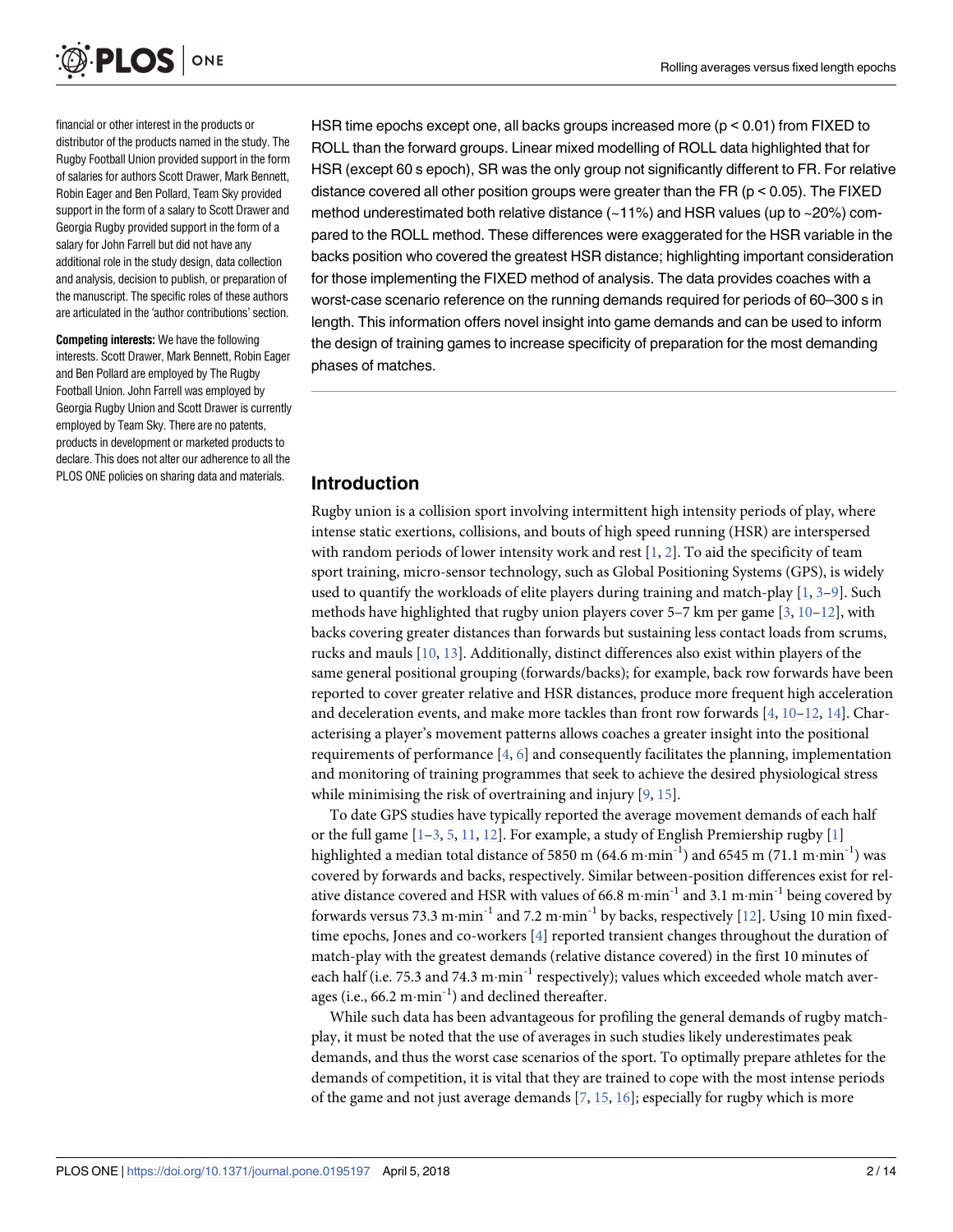intermittent in nature [17, 18]. Although this might not be a direct performance issue, it could expose players to an increased risk of injury by exposing them to spikes in match-related workloads through omission of equivalent loads during training  $[7, 15]$ . The ability to devise training drills that concurrently develop physical qualities that equal or exceed the movement demands of match-play, whilst maintaining high skill levels and tactical emphasis, would represent an effective and stimulating training environment [19].

The use of smaller fixed-time epochs (e.g. 10 min) provides further insight into more demanding periods of the game [4]; however, this method has been shown to be inferior compared to a rolling average method for determining peak HSR distances during soccer matches [20]. Using five min fixed-time epochs (e.g., 0–5, 6–10 min etc.) and rolling averages of the same duration in elite soccer matches, Varley et al., [20] indicated a 20–25% underestimation of peak HSR distance and a 31% overestimation of HSR distance using fixed-time analyses. Similarly, in rugby sevens, a two min rolling average was used to assess the most demanding phases of the game in terms of relative distance covered and metabolic power [18]; with players covering 130 m·min<sup>-1</sup> and producing 13 W·kg<sup>-1</sup> during peak periods of match-play. Delaney and co-workers [17] used relative distance, average number of acceleration/decelerations and average metabolic power as their metrics to describe the peak running intensities (for rolling average epochs of 1–10 minutes) during international rugby union matches. Distances covered ranged from 184 m $\cdot$ min<sup>-1</sup> (1 min epoch) for the half back group to 79 m $\cdot$ min<sup>-1</sup> for the tight five group (10 min epoch); values which exceed those reported using average GPS values [1–5, 11, 12].

Therefore, the aim of the current study was to describe duration specific peak running intensities in two ways. Firstly, by comparing the rolling average method (ROLL) to fixed epoch method (FIXED) to calculate the greatest distance covered for each epoch length. Secondly to compare the ROLL method against the FIXED method when determining the greatest amount of HSR distance covered for each epoch length in international rugby union players. In addition, values for distance and HSR distance for each position and epoch length will be reported to give an insight into the 'worst case scenario' each position might be expected to face during competition.

## **Methods**

Elite professional players from three different international performance squads  $(n = 119)$  participated in the present study. Prior to providing written informed consent, participants were given information outlining the rationale, potential applications and procedures associated with the study. Study approval was granted by the Swansea University Ethics Committee. All players were considered healthy and injury-free at the time of the study and were in full-time training. Players were grouped as follows with the front row (FR), second row (SR) and back row (BR) positions making up the forwards (age:  $24 \pm 4$  y; height: 188.5  $\pm$  6.7 cm; body mass:  $111.3 \pm 9.3$  kg) and half backs (HB), midfield/centres (MF) and back three (B3) positions making up the backs (age:  $23 \pm 4$  y; height:  $181.8 \pm 6.3$  cm; body mass:  $90.0 \pm 8.1$  kg). A total of 708 GPS files from 36 international tournament games played from 2014–17 were collected. The high speed running (HSR) threshold was set at >5 m·s<sup>-1</sup>. Each player provided at least one GPS file with the largest number of files provided by any player being 13. A total of 148 GPS units were used during the study.

## **Procedures**

All matches took place between January 2014 and March 2017 where each player wore a GPS unit (Viper Pod, STATSport, Belfast, UK) in a bespoke pocket incorporated into their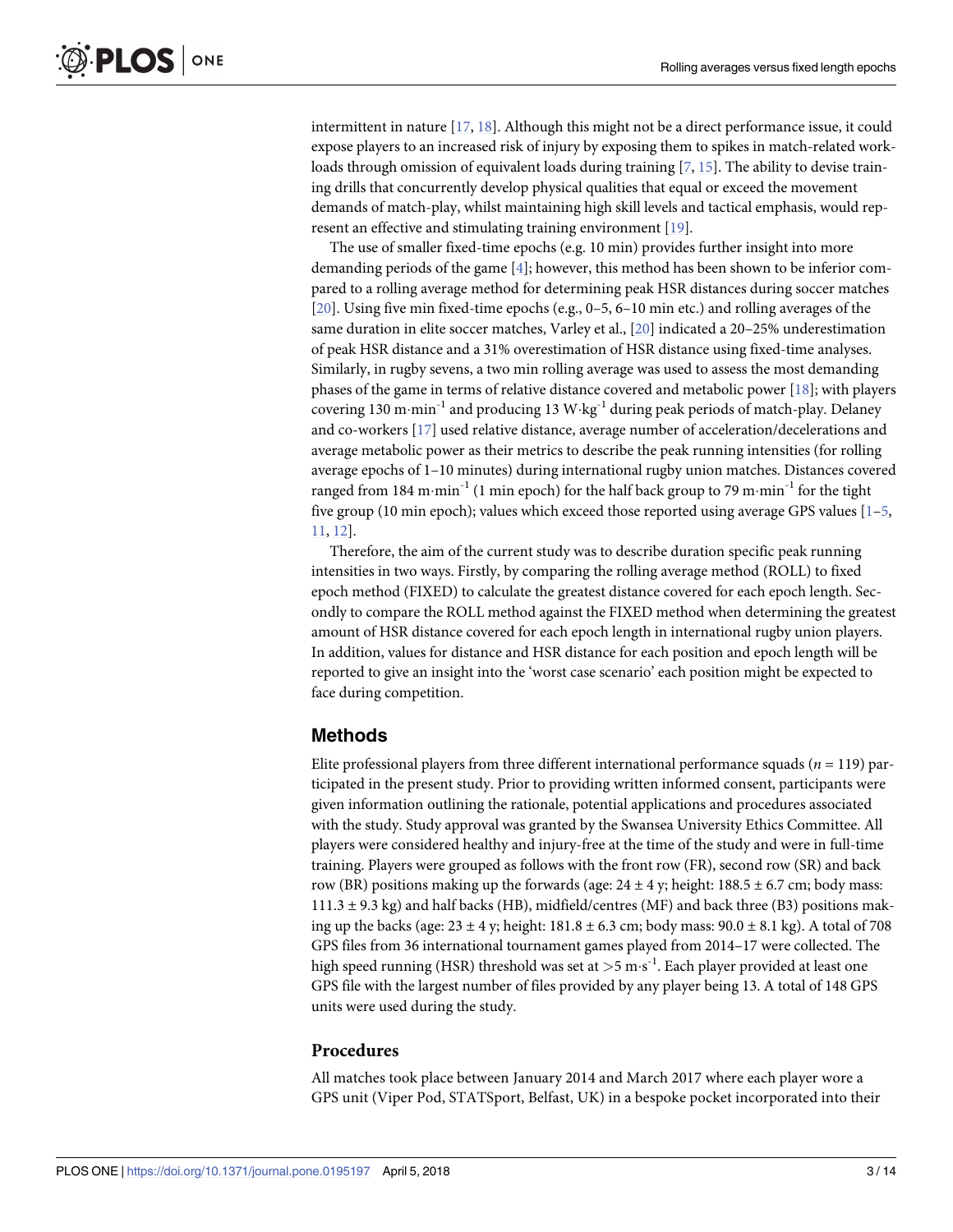playing jersey on the upper thoracic spine between the scapulae to reduce movement artefacts [21]. The GPS units captured data at a sampling frequency of 10 Hz utilising the four best available satellites. Recent advancements in GPS technology have made 10 Hz units commercially available, which are more accurate than 1 & 5 Hz devices for quantifying movement patterns in team sports [22, 23]. Varley et al., [23] reported that a 10 Hz GPS unit was two to three times more accurate for instantaneous velocity during tasks completed at a range of velocities compared to a criterion measure, six times more reliable for measuring maximum instantaneous velocity, and had a coefficient of variation less than or similar to the calculated smallest worthwhile change [24] during all phases of acceleration and deceleration. More specifically this brand of GPS device has been used in team sports to assess movement demands during training and competitive matches [11, 12, 25–30]. In line with other brands of GPS these devices have been reported to display moderate validity over very short sprint distances (5 m) which increases to good over longer sprint distances (i.e., 20 m). On a practical level, this only amounted to an average of a 31 cm underestimation compared to the criterion method [31].

All participants were already familiarized with the devices as part of their day-to-day training and playing practices. Units were activated according to the manufacturer's guidelines immediately prior to the pre-match warm-up (~30–60 min before kick-off), and to avoid inter-unit variation players wore the same GPS device for each match. Raw data files were then exported post-match and processed using a bespoke analysis program.

**Rolling average and fixed length analysis.** The analysis program generated measures averaged with two types of sample-epoch; rolling (ROLL) and fixed (FIXED) length epochs. Epoch length was specified by the user in seconds (60–300 s in increments of 60 s), and could be of arbitrary length. The actual length in samples was then calculated using the sampling rate, and allowed for missed samples. For instance, for a 60 s epoch-length with a sampling rate of 10 Hz, the epoch-length in samples was 600. Thus, for the rolling-epoch algorithm values were calculated using the current, and 599 preceding, samples. For the fixed-time method epochs were located at samples 1–600, 601–1200, 1201–1800, and so forth. From the speed (m·s<sup>-1</sup>) measure and sampling rate, distance (m) travelled since the previous sample was calculated. For both the ROLL and FIXED epoch analysis, for each input sample, a duplicate output sample was generated with added values for (1) the distance, (2) the distance covered above a speed of 5 m $\cdot$ s<sup>-1</sup> (HSR), for the duration of the epoch.

**Data analysis.** The data consisted of repeated measurements of the same group of individuals across a number of matches (i.e., individuals nested with games). Therefore, to account for the interdependence of the data set and the risk of correlated error terms, linear mixed models were used to examine the differences in the dependent variables as a function of the method of measurement. In all models generated, random intercepts for both participant and game were prescribed to allow for the individuality of individuals, and the uniqueness of each game. Attempts to model random slopes for the same variables resulted in over specified models and was therefore abandoned.

To begin, separate multilevel models were run for each dependant variable at each time epoch (60–300 s) to examine differences in the FIXED and ROLL methods across the entire team ("method" entered as a fixed effect). Subsequently, position group (FR, SR, BR, HB, MF and B3) was entered as a fixed effect and assessment method (FIXED vs. ROLL) was entered as a covariate. This was done to simplify the interpretation of the interaction between position group and method. In all models, front row was used as a the baseline comparison, as it was deemed that this position group would most likely have the lowest values for both HSR and total distance across both methods, and would therefore allow for the examination of differences between position groups as a function of method.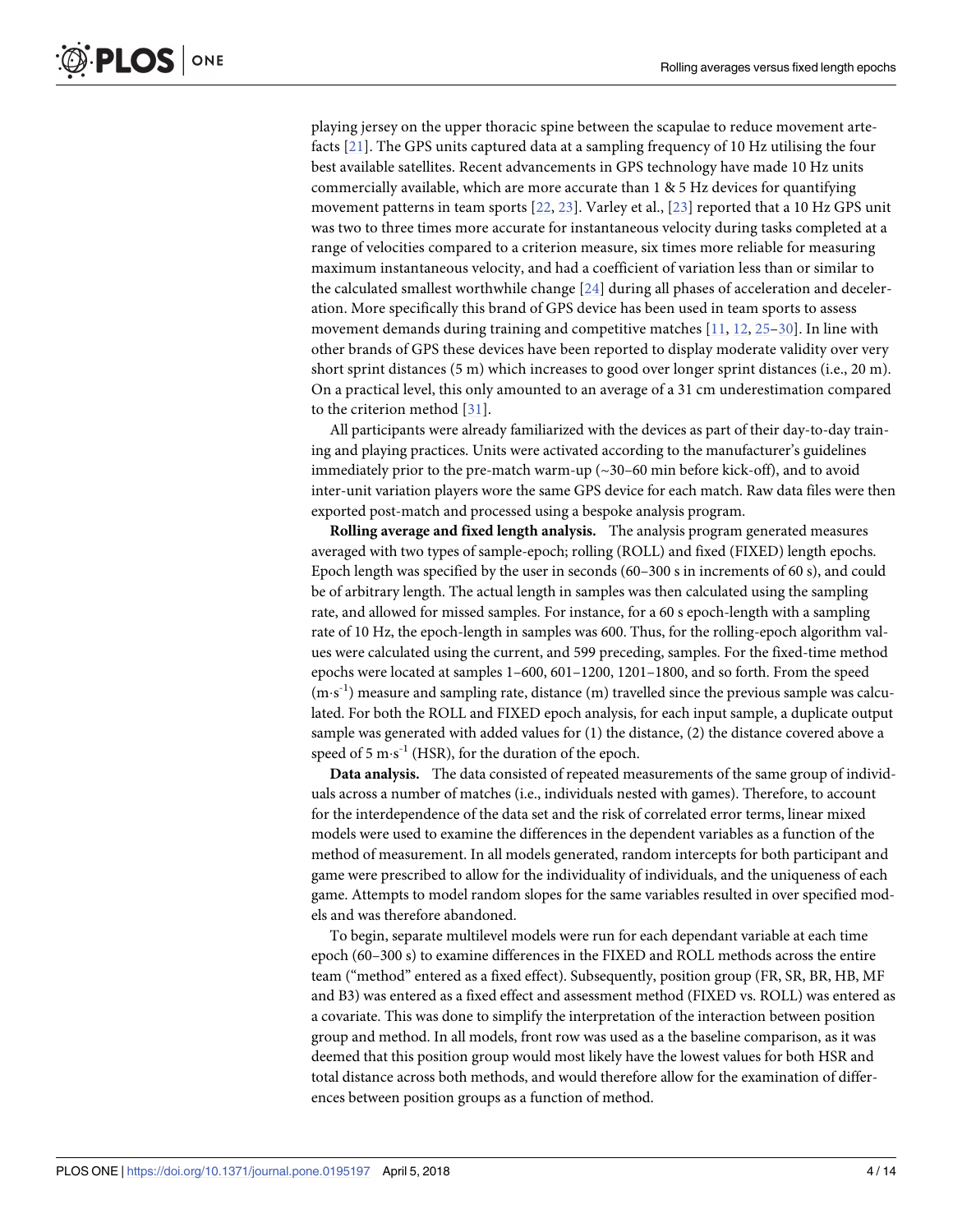

|                    |          |          |       | 95% Confidence Interval |                    |  |
|--------------------|----------|----------|-------|-------------------------|--------------------|--|
| Time epoch         | Estimate |          | Sig.  | <b>Lower Bound</b>      | <b>Upper Bound</b> |  |
| HSR(60 s)          | $-5.37$  | $-15.73$ | 0.001 | $-6.05$                 | $-4.70$            |  |
| HSR(120 s)         | $-4.13$  | $-18.02$ | 0.001 | $-4.58$                 | $-3.68$            |  |
| HSR(180 s)         | $-3.95$  | $-18.44$ | 0.001 | $-4.37$                 | $-3.53$            |  |
| HSR(240 s)         | $-3.49$  | $-18.79$ | 0.001 | $-3.85$                 | $-3.12$            |  |
| HSR(300 s)         | $-3.06$  | $-15.98$ | 0.001 | $-3.44$                 | $-2.68$            |  |
| Distance $(60 s)$  | $-17.44$ | $-33.86$ | 0.001 | $-18.45$                | $-16.43$           |  |
| Distance $(120 s)$ | $-12.87$ | $-34.85$ | 0.001 | $-13.60$                | $-12.15$           |  |
| Distance $(180 s)$ | $-12.49$ | $-38.50$ | 0.001 | $-13.13$                | $-11.85$           |  |
| Distance $(240 s)$ | $-11.19$ | $-35.87$ | 0.001 | $-11.80$                | $-10.58$           |  |
| Distance $(300 s)$ | $-10.25$ | $-36.34$ | 0.001 | $-10.81$                | $-9.70$            |  |

Table 1. Estimates and confidence intervals for the differences in methods of measurement for the whole team (ROLL method as baseline).

https://doi.org/10.1371/journal.pone.0195197.t001

### **Results**

For the whole team analysis, estimates of fixed effects indicated significant differences in values for each dependent measure across all time epochs as a function of analysis method (p *<* 0.001). Examination of beta estimates (Table 1), with the ROLL method as baseline, suggested the FIXED method always underestimated scores compared with the ROLL method (p *<* 0.001). For both HSR and total distance, the biggest (absolute) between-method differences occurred in the 60 s time epoch (Table 1), whereby beta estimates indicated that FIXED underestimated ROLL by 5.37 m·min<sup>-1</sup> and 17.44 m·min<sup>-1</sup> for HSR and distance covered, respectively. In relative terms, the difference between methods escalated as epoch length increased for HSR but not distance covered (Table 2).

For the linear mixed model with both method and positional group included, fixed effects indicated a significant main effect for positional group for all dependent measures (p *<* 0.001) indicating that positions differed in both HSR and total distance across all time epochs, irrespective of the method used. Fixed effects also indicated a significant (p *<* 0.01) interaction

| HSR $(m \cdot min^{-1})$                      | Team                            |                      |              | Forwards           |                     |              | <b>Backs</b>       |                     |              |
|-----------------------------------------------|---------------------------------|----------------------|--------------|--------------------|---------------------|--------------|--------------------|---------------------|--------------|
| Time epoch                                    | <b>ROLL Method</b>              | <b>FIXED Method</b>  | Difference % | <b>ROLL Method</b> | <b>FIXED Method</b> | Difference % | <b>ROLL Method</b> | <b>FIXED Method</b> | Difference % |
| 60s                                           | $54.3 \pm 25.1***$              | $49.0 \pm 22.4^{\#}$ | $-10.9$      | $42.5 \pm 20.6^*$  | $38.2 \pm 17.5$     | $-11.2$      | $69.9 \pm 21.8^*$  | $63.2 \pm 20.2$     | $-10.6$      |
| 120s                                          | $32.6 \pm 17.6$ <sup>**</sup>   | $28.5 \pm 15.5^*$    | $-14.4$      | $24.9 \pm 15.0^*$  | $22.0 \pm 13.3$     | $-12.9$      | $42.6 \pm 15.7^*$  | $36.9 \pm 14.0$     | $-15.4$      |
| 180s                                          | $25.0 \pm 15.6$ **              | $21.1 \pm 12.9^{\#}$ | $-18.6$      | $18.9 \pm 14.0^*$  | $16.1 \pm 11.3$     | $-17.3$      | $32.7 \pm 14.0^*$  | $27.4 \pm 12.0$     | $-19.5$      |
| 240 s                                         | $20.9 \pm 13.5$ <sup>**</sup>   | $17.5 \pm 11.1^*$    | $-19.8$      | $15.5 \pm 12.1^*$  | $13.2 \pm 10.0$     | $-17.6$      | $27.6 \pm 12.2^*$  | $22.8 \pm 10.1$     | $-21.3$      |
| 300 s                                         | $17.9 \pm 11.8**$               | $14.9 \pm 9.1$       | $-20.4$      | $13.1 \pm 10.2^*$  | $10.9 \pm 7.3$      | $-21.1$      | $24.0 \pm 10.8^*$  | $20.0 \pm 8.5$      | $-19.9$      |
| Distance $(m \cdot min^{-1})$<br>$\mathbf{1}$ |                                 |                      |              |                    |                     |              |                    |                     |              |
| 60 s                                          | $165.6 \pm 22.3$ <sup>*</sup> # | $148.1 \pm 22.1$ #   | $-11.8$      | $156.5 \pm 19.0^*$ | $139.0 \pm 38.2$    | $-12.6$      | $177.4 \pm 20.6^*$ | $160.1 \pm 21.1$    | $-10.8$      |
| 120s                                          | $130.9 \pm 17.8^*$ #            | $117.9 \pm 18.2$ #   | $-11.0$      | $123.7 \pm 15.4^*$ | $111.1 \pm 22.0$    | $-11.4$      | $140.1 \pm 16.3^*$ | $126.9 \pm 16.7$    | $-10.4$      |
| 180s                                          | $115.3 \pm 16.5$ <sup>*</sup> # | $102.8 \pm 15.8$ #   | $-12.2$      | $109.2 \pm 14.6^*$ | $96.9 \pm 16.1$     | $-12.7$      | $123.4 \pm 15.4^*$ | $110.6 \pm 15.0$    | $-11.6$      |
| 240 s                                         | $106.7 \pm 15.0$ <sup>*</sup> # | $95.5 \pm 14.0$ #    | $-11.8$      | $101.0 \pm 12.9^*$ | $90.6 \pm 13.2$     | $-11.5$      | $114.2 \pm 14.4^*$ | $102.0 \pm 13.4$    | $-12.0$      |
| 300 s                                         | $100.6 \pm 14.0^*$              | $90.4 \pm 13.9$      | $-11.4$      | $95.4 \pm 12.2^*$  | $85.7 \pm 10.9$     | $-11.4$      | $107.5 \pm 13.3^*$ | $96.5 \pm 13.6$     | $-11.3$      |

Table 2. Relative distance and high speed running (HSR) covered by the forwards, backs and team and per cent differences between ROLL and FIXED methods.

 $*$  = significant difference between ROLL and FIXED method.

 $*$  = significant difference against 300 s epoch. Data presented as Mean  $\pm$  S.D

https://doi.org/10.1371/journal.pone.0195197.t002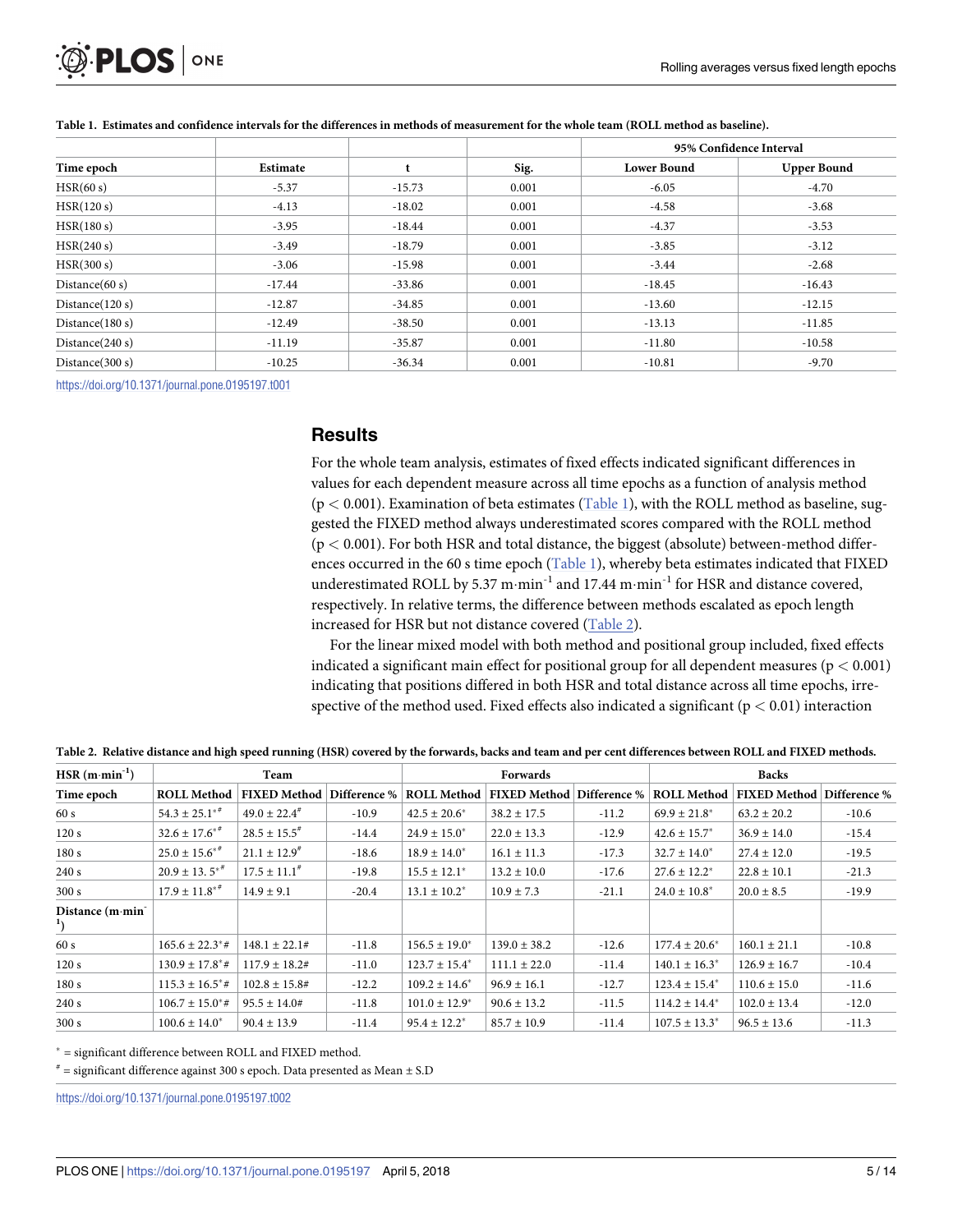(position group  $*$  method) for all HSR measures (i.e., 60, 120, 180, 240, 300 s) and total distance (240 s). Estimates of fixed effects (Table 3) were further examined to explain the interactions, with FR as the baseline comparator. Beta estimates indicated that FR showed an increase from FIXED to ROLL methods in both HSR and total distance at all time epochs. As per the fixed effect, for all HSR time epochs (excluding one), B3, MF and HB increased significantly more (p *<* 0.01) from FIXED to ROLL than BR, SR and FR players. The one exclusion being HB for HSR (60 s) which came close to significance compared to FR ( $p = 0.06$ ). For distance (240 s), only HB appeared to increase significantly more than FR players in terms of the increase from the FIXED to ROLL method.

For the Linear mixed model with both method and unit (forwards v backs), fixed effects indicated a significant main effect for unit for all dependent measures ( $p < 0.001$ ) indicating forwards and backs differed in both HSR and total distance across all time epochs, irrespective of the method used. Fixed effects also indicated a significant interaction (unit  $*$  method) for all HSR and distance measures indicating that scores differed within the forwards and backs as a function of the method used. Estimates of fixed effects (S1 Table) were further examined to explain the interactions, with the ROLL method used as a comparison baseline. Beta estimates indicated that backs and forwards all showed an increase from FIXED to ROLL methods in both HSR and total distances at all time epochs.

A linear mixed model was used to examine differences in HSR and total distance as a function of epoch length, and to examine the interaction between epoch length and method. Fixed effects indicated a significant main effect for epoch length (p *<* 0.001), and a significant interaction (p *<* 0.001) between epoch length and the method used for both HSR and distance. Follow on beta estimates (S2 Table) showed that values for both HSR and total distance increased significantly ( $p < 0.001$ ) as epoch length decreased. Furthermore, results indicated that the FIXED method returned significantly lower values of both HSR and distance at all epoch lengths.

Given the consistent pattern of HSR and distance values being greater for the ROLL method, a final batch of linear mixed models were conducted to examine the differences between positional groups (Tables 4 and 5). Once again FR were used as the baseline to which all other positions were compared. For all but one HSR time epoch, HSR (60 s), beta estimates indicated that the only position not significantly different ( $p < 0.01$ ) from the FR was SR (Fig 1). For HSR (60 s) all positions were significantly greater than FR. For all time epochs, beta estimates indicated that total distance for all positions was significantly greater (p *<* 0.05) than FR.

# **Discussion**

The main aim of this study was to compare two different methods of assessing peak running intensities during international rugby union matches; namely, GPS analysis via rolling average and fixed-time epoch methods to ascertain the interchangeability of these methods such that the peak or 'worst case scenario' within-game running demands were identified. The primary finding was that the FIXED method underestimated both the maximum distance covered and HSR distance irrespective of epoch length (over 60–300 s) for the team and when split by positional group. Additionally, the increased HSR demands elicited from presenting data as ROLL compared to FIXED were greater for backs (i.e., HB, MF, B3) compared to FR; potentially, highlighting the insensitivity of FIXED for players that perform the highest levels of HSR during match-play [3, 4, 11, 12]. Backs covered greater total distances and HSR than the forwards regardless of the method used; a finding which agrees with previous literature [4, 11, 12, 17, 32]. Focusing on the ROLL method, the FR covered the least amount of distance for all epoch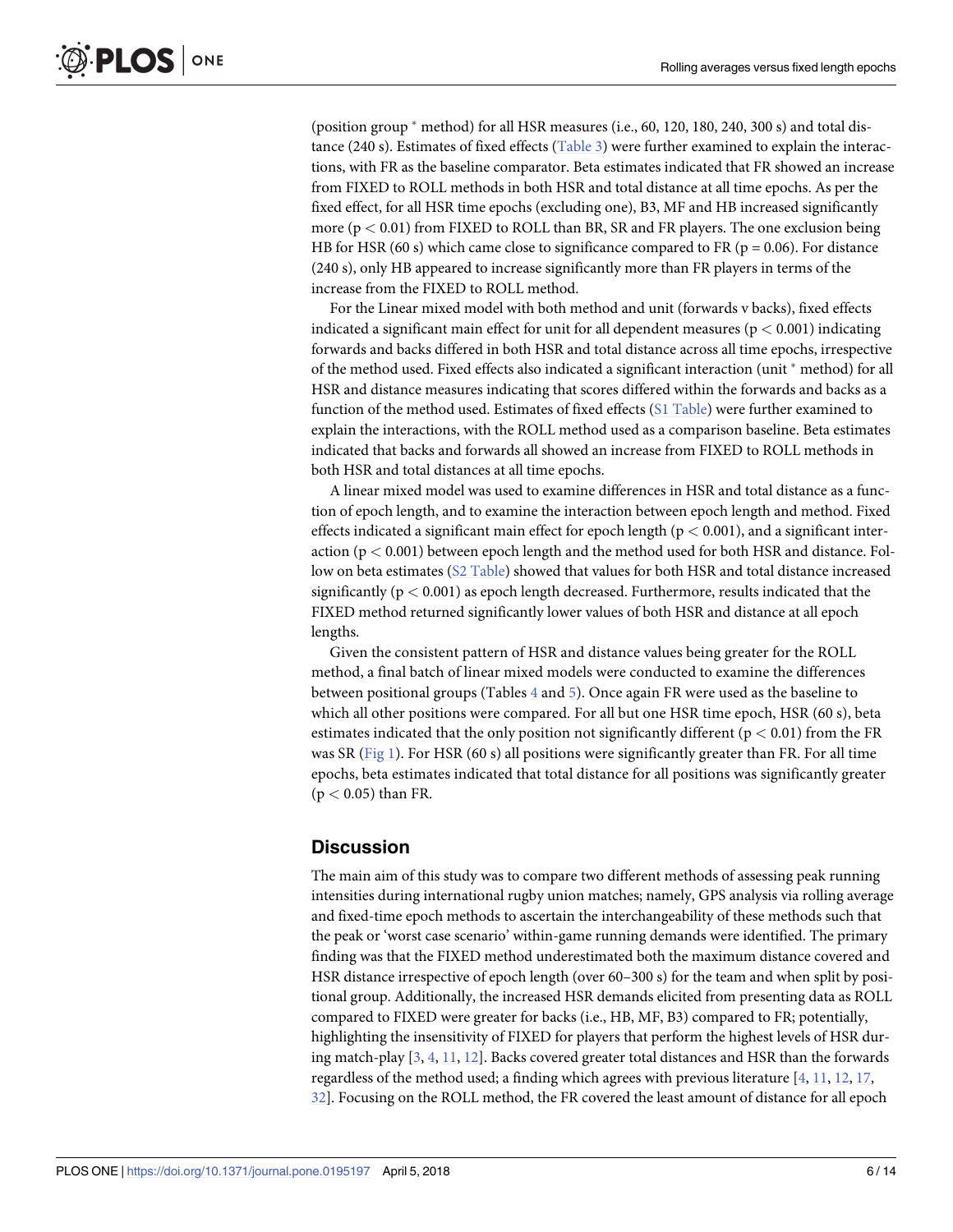# $\mathcal{D}$  PLOS  $\vert$  on E

### **Table 3. Estimates and confidence intervals for the interaction of position group and method.**

|                 |                |          |         |      |                    | 95% Confidence Interval |
|-----------------|----------------|----------|---------|------|--------------------|-------------------------|
| GPS variable    | Interaction    | Estimate | t       | Sig. | <b>Lower Bound</b> | <b>Upper Bound</b>      |
| HSR(60 s)       | Method * FR    | 3.71     | 5.52    | 0.00 | 2.39               | 5.03                    |
|                 | B <sub>3</sub> | 3.43     | 3.25    | 0.00 | 1.36               | 5.51                    |
|                 | MF             | 4.19     | 3.40    | 0.00 | 1.77               | 6.61                    |
|                 | HB             | 2.01     | 1.87    | 0.06 | $-0.10$            | 4.13                    |
|                 | $\rm{BR}$      | 1.19     | 1.20    | 0.23 | $-0.77$            | 3.15                    |
|                 | <b>SR</b>      | 0.77     | 0.65    | 0.52 | $-1.56$            | 3.11                    |
| HSR(120 s)      | Method * FR    | 2.54     | 5.70    | 0.00 | 1.66               | 3.41                    |
|                 | B <sub>3</sub> | 2.99     | 4.35    | 0.00 | 1.64               | 4.35                    |
|                 | MF             | 3.05     | 3.77    | 0.00 | 1.46               | 4.63                    |
|                 | HB             | 3.51     | 4.99    | 0.00 | 2.13               | 4.89                    |
|                 | $\rm{BR}$      | 0.74     | 1.13    | 0.26 | $-0.55$            | 2.03                    |
|                 | ${\rm SR}$     | 0.36     | 0.47    | 0.64 | $-1.16$            | 1.89                    |
| HSR(180 s)      | Method * FR    | 2.64     | 6.28    | 0.00 | 1.81               | 3.46                    |
|                 | B <sub>3</sub> | 2.52     | 3.92    | 0.00 | 1.26               | 3.79                    |
|                 | MF             | 2.38     | 3.14    | 0.00 | 0.89               | 3.87                    |
|                 | HB             | 3.26     | 4.90    | 0.00 | 1.95               | 4.57                    |
|                 | $\rm{BR}$      | 0.82     | 1.33    | 0.18 | $-0.39$            | 2.04                    |
|                 | <b>SR</b>      | $-0.67$  | $-0.90$ | 0.37 | $-2.13$            | 0.80                    |
| HSR(240 s)      | Method * FR    | 2.37     | 6.55    | 0.00 | 1.66               | 3.09                    |
|                 | B <sub>3</sub> | 2.43     | 4.39    | 0.00 | 1.34               | 3.52                    |
|                 | MF             | 2.33     | 3.55    | 0.00 | 1.04               | 3.61                    |
|                 | HB             | 2.80     | 4.91    | 0.00 | 1.68               | 3.92                    |
|                 | $\rm{BR}$      | 0.16     | 0.30    | 0.76 | $-0.89$            | 1.21                    |
|                 | <b>SR</b>      | $-0.42$  | $-0.67$ | 0.51 | $-1.68$            | 0.83                    |
| HSR(300 s)      | Method * FR    | 2.27     | 5.92    | 0.00 | 1.52               | 3.03                    |
|                 | B <sub>3</sub> | 1.61     | 2.73    | 0.01 | 0.45               | 2.76                    |
|                 | MF             | 1.94     | 2.84    | 0.01 | 0.60               | 3.29                    |
|                 | HB             | 1.76     | 2.90    | 0.00 | 0.57               | 2.95                    |
|                 | $\rm{BR}$      | 0.39     |         |      |                    |                         |
|                 | <b>SR</b>      |          | 0.70    | 0.49 | $-0.71$            | 1.50                    |
|                 |                | $-0.57$  | $-0.85$ | 0.40 | $-1.90$            | 0.75                    |
| Distance(60 s)  | Method * FR    | 16.91    | 16.59   | 0.00 | 14.91              | 18.92                   |
|                 | B <sub>3</sub> | $-0.35$  | $-0.21$ | 0.83 | $-3.53$            | 2.84                    |
|                 | MF             | 0.48     | 0.26    | 0.80 | $-3.19$            | 4.15                    |
|                 | HB             | 1.25     | 0.77    | 0.44 | $-1.94$            | 4.45                    |
|                 | BR             | 1.27     | 0.84    | 0.40 | $-1.71$            | 4.24                    |
|                 | ${\rm SR}$     | 0.69     | 0.37    | 0.71 | $-2.93$            | 4.31                    |
| Distance(120 s) | Method * FR    | 12.90    | 17.36   | 0.00 | 11.44              | 14.36                   |
|                 | B <sub>3</sub> | 0.03     | 0.03    | 0.98 | $-2.26$            | 2.33                    |
|                 | MF             | $-0.86$  | $-0.64$ | 0.52 | $-3.51$            | 1.79                    |
|                 | HB             | 1.35     | 1.15    | 0.25 | $-0.96$            | 3.65                    |
|                 | BR             | $-1.29$  | $-1.18$ | 0.24 | $-3.45$            | 0.86                    |
|                 | <b>SR</b>      | 0.96     | 0.73    | 0.46 | $-1.61$            | 3.52                    |
| Distance(180 s) | Method * FR    | 11.76    | 18.21   | 0.00 | 10.49              | 13.02                   |
|                 | B <sub>3</sub> | 0.66     | 0.64    | 0.52 | $-1.35$            | 2.66                    |
|                 | MF             | 0.89     | 0.76    | 0.45 | $-1.42$            | 3.20                    |
|                 | HB             | 1.68     | 1.63    | 0.10 | $-0.34$            | 3.70                    |

(*Continued*)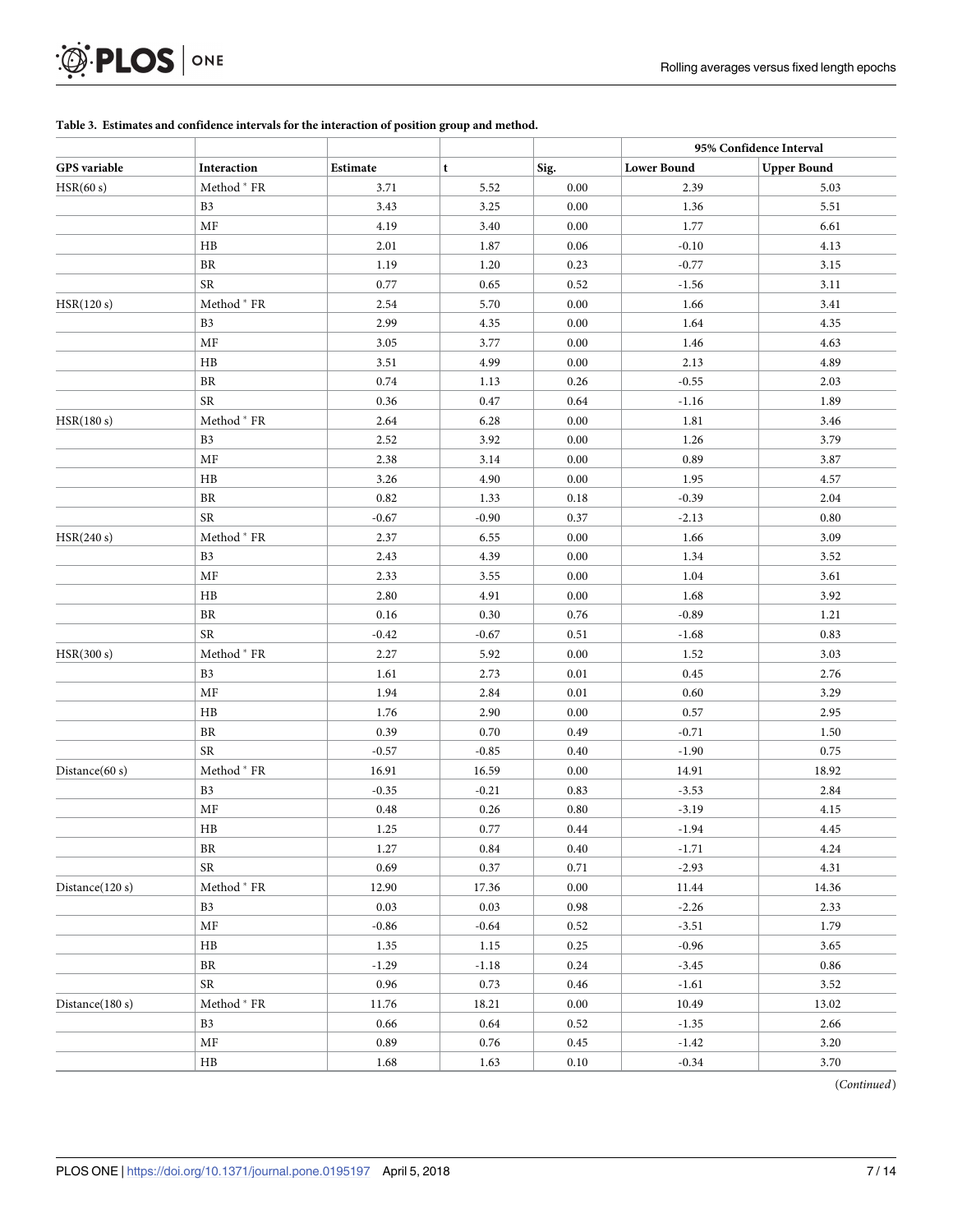|                     |                        |          |         |      | 95% Confidence Interval |                    |  |
|---------------------|------------------------|----------|---------|------|-------------------------|--------------------|--|
| <b>GPS</b> variable | <b>Interaction</b>     | Estimate | t       | Sig. | <b>Lower Bound</b>      | <b>Upper Bound</b> |  |
|                     | BR                     | 1.56     | 1.63    | 0.10 | $-0.32$                 | 3.43               |  |
|                     | <b>SR</b>              | $-0.49$  | $-0.42$ | 0.67 | $-2.75$                 | 1.78               |  |
| Distance $(240 s)$  | Method * FR            | 10.64    | 17.11   | 0.00 | 9.42                    | 11.86              |  |
|                     | B <sub>3</sub>         | 0.32     | 0.33    | 0.74 | $-1.59$                 | 2.24               |  |
|                     | MF                     | 1.92     | 1.71    | 0.09 | $-0.29$                 | 4.13               |  |
|                     | HB                     | 2.85     | 2.89    | 0.00 | 0.91                    | 4.79               |  |
|                     | BR                     | $-0.02$  | $-0.02$ | 0.98 | $-1.81$                 | 1.77               |  |
|                     | <b>SR</b>              | $-1.28$  | $-1.17$ | 0.24 | $-3.43$                 | 0.87               |  |
| Distance(300 s)     | Method <sup>*</sup> FR | 9.40     | 16.66   | 0.00 | 8.29                    | 10.51              |  |
|                     | B <sub>3</sub>         | 1.20     | 1.34    | 0.18 | $-0.55$                 | 2.94               |  |
|                     | MF                     | 1.72     | 1.67    | 0.10 | $-0.30$                 | 3.73               |  |
|                     | HB                     | 1.86     | 2.07    | 0.04 | 0.09                    | 3.63               |  |
|                     | <b>BR</b>              | 0.45     | 0.54    | 0.59 | $-1.19$                 | 2.09               |  |
|                     | <b>SR</b>              | 0.77     | 0.76    | 0.45 | $-1.21$                 | 2.74               |  |

#### **Table 3.** (Continued)

 $FR =$  front row;  $SR =$  second row;  $BR =$  back row;  $HB =$  half backs;  $MF =$  midfield,  $B3 =$  back three. HSR = high speed running ( $> 5 \text{ m} \cdot \text{s}^{-1}$ )

https://doi.org/10.1371/journal.pone.0195197.t003

lengths compared to all other groups. Similarly, the FR covered the least amount of HSR for all epoch lengths (Fig 1) along with the SR group for epochs between 120–300 s. However, it is worth noting that this analysis only includes movement demands and does not consider the higher collision demands of the FR group and forwards in general [3, 13].

Data from elite soccer indicated that the use of fixed time epochs underestimated distance covered by up to  $\sim$  25% compared to the rolling average method over a 5 min period [20]. In the current study using rugby players, the FIXED method underestimated by a more modest  $\sim$ 11–12% compared to the ROLL method and was consistent for all epoch durations. Both the ROLL and FIXED methods demonstrated that the peak intensities seen in competition were far greater than the average demands reported in previous literature irrespective of how this data was presented as either whole match, halves or even 10 min epochs [1–5, 11, 12, 33]. Jones and co-workers [4], utilised 10 min fixed epochs and reported similar peak values for distance and HSR covered for comparable epoch lengths (i.e.,  $\sim$  75–85 and  $\sim$ 7 m·min<sup>-1</sup> vs 76.6 and 9.8 m $\cdot$ min<sup>-1</sup> for relative distance and HSR respectively). However, from a practical/training prescription standpoint small changes in relative distance covered are unlikely to influence a coach's prescription of training drills. Previous research in the area has utilised a cut off *<*10 m·min<sup>-1</sup> between epoch lengths  $[17, 34, 35]$ , reporting no additional practical benefit in examining epoch lengths *>*5 min in rugby codes. A similar trend was seen in the current study for the same epoch lengths (6–10 min), therefore analysis was stopped at 5 min (i.e., 300 s).

Lacome et al., [32] reported fixed peak five min periods for distance and HSR in international rugby union matches. Distances covered were greater than both the corresponding ROLL and FIXED epoch reported in our investigation. HSR distances reported for forwards  $(11.8 \pm 7.8)$ , and backs  $(19 \pm 8 \text{ m}\cdot\text{min}^{-1})$  were similar to the FIXED method in the current study for both groups; however, our ROLL method produced higher values  $(13.1 \pm 10.2 \text{ and } 10.2 \text{)}$  $24.0 \pm 10.8$  m·min<sup>-1</sup>). We propose that the main reason for the discrepancies between the two studies could be due to differences in data collection technique as Lacome et al., [32] utilised an optical tracking (camera-based) system, whilst the current study used GPS devices. Regardless, values reported for time frames 5–10 mins, still under represent the most intense periods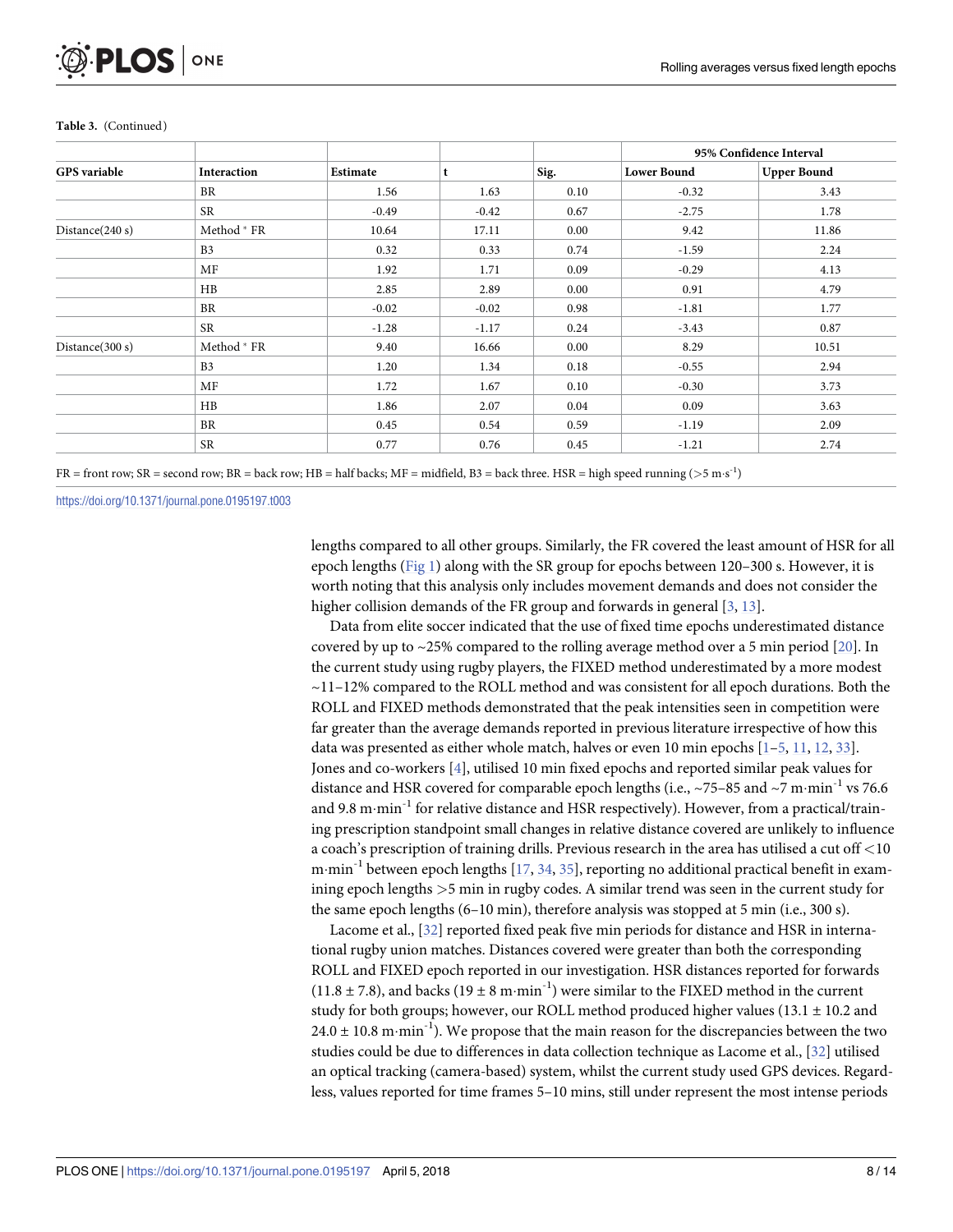|                     |                |          |       |                  | 95% Confidence Interval |                    |  |
|---------------------|----------------|----------|-------|------------------|-------------------------|--------------------|--|
| <b>GPS</b> variable |                | Estimate | t     | $\boldsymbol{p}$ | <b>Lower Bound</b>      | <b>Upper Bound</b> |  |
| HSR(60 s)           | B <sub>3</sub> | 34.70    | 13.35 | $0.00\,$         | 29.60                   | 39.81              |  |
|                     | MF             | 31.57    | 10.57 | 0.00             | 25.70                   | 37.43              |  |
|                     | $\rm{HB}$      | 32.65    | 12.34 | 0.00             | 27.45                   | 37.84              |  |
|                     | $\rm{BR}$      | 11.42    | 4.66  | 0.00             | 6.61                    | 16.23              |  |
|                     | ${\sf SR}$     | 8.03     | 2.74  | 0.01             | 2.28                    | 13.79              |  |
|                     | ${\rm FR}$     |          |       |                  |                         |                    |  |
| HSR(120 s)          | B <sub>3</sub> | 20.20    | 10.57 | 0.00             | 16.45                   | 23.96              |  |
|                     | MF             | 19.40    | 8.78  | 0.00             | 15.06                   | 23.74              |  |
|                     | $\rm{HB}$      | 21.12    | 10.83 | $0.00\,$         | 17.29                   | 24.95              |  |
|                     | <b>BR</b>      | 5.88     | 3.23  | 0.00             | 2.30                    | 9.45               |  |
|                     | ${\sf SR}$     | 2.35     | 1.09  | 0.28             | $-1.88$                 | 6.59               |  |
|                     | ${\rm FR}$     |          |       |                  |                         |                    |  |
| HSR(180 s)          | B <sub>3</sub> | 14.73    | 8.44  | 0.00             | 11.30                   | 18.15              |  |
|                     | MF             | 14.55    | 7.18  | 0.00             | 10.57                   | 18.53              |  |
|                     | HB             | 17.08    | 9.46  | 0.00             | 13.53                   | 20.62              |  |
|                     | <b>BR</b>      | 4.35     | 2.59  | 0.01             | 1.06                    | 7.65               |  |
|                     | ${\sf SR}$     | $\,0.48$ | 0.24  | 0.81             | $-3.50$                 | 4.46               |  |
|                     | FR             |          |       |                  |                         |                    |  |
| HSR(240 s)          | B <sub>3</sub> | 13.03    | 8.58  | 0.00             | 10.05                   | 16.02              |  |
|                     | MF             | 12.81    | 7.23  | $0.00\,$         | 9.33                    | 16.29              |  |
|                     | HB             | 14.08    | 8.98  | 0.00             | 11.00                   | 17.16              |  |
|                     | ${\rm BR}$     | 3.29     | 2.25  | 0.03             | 0.42                    | 6.16               |  |
|                     | ${\sf SR}$     | $0.08\,$ | 0.05  | 0.96             | $-3.37$                 | 3.53               |  |
|                     | FR             |          |       |                  |                         |                    |  |
| HSR(300 s)          | B <sub>3</sub> | 12.13    | 9.18  | 0.00             | 9.53                    | 14.72              |  |
|                     | MF             | 11.52    | 7.60  | 0.00             | 8.54                    | 14.50              |  |
|                     | HB             | 12.43    | 9.11  | 0.00             | 9.75                    | 15.11              |  |
|                     | ${\rm BR}$     | 3.26     | 2.58  | 0.01             | 0.78                    | 5.74               |  |
|                     | <b>SR</b>      | 0.36     | 0.24  | 0.81             | $-2.62$                 | 3.34               |  |
|                     | FR             |          |       |                  |                         |                    |  |

### **Table 4. Estimates and confidence intervals for HSR differences between positions using the ROLL method.**

https://doi.org/10.1371/journal.pone.0195197.t004

**PLOS** ONE

of play. For both ROLL and FIXED methods employed here, and in agreement with previous literature [17, 35, 36] as the epoch length decreases (i.e., below six min) substantial and significant increases in running intensities were seen with the FIXED method underestimating at every epoch length.

A rolling average analysis for distance, average acceleration and deceleration, and metabolic power was employed by Delaney and colleagues [17] in their study in elite rugby union players. Direct comparison with the current study for some position groups is difficult due to different groupings and metrics being chosen (e.g. tight five vs front row and second row, HSR vs metabolic power), however, comparable distance values were reported for common groups in both studies. In HB, distance covered in the 60 s epoch in the current study was  $181.7 \text{ m-min}^{-1}$  compared to 184 m $\cdot$ min<sup>-1</sup> with both data showing very similar rates of decay as the moving average epoch increased up to 300 s (110.1 m·min<sup>-1</sup> vs 108 m·min<sup>-1</sup>). This information is of practical significance to coaches as for drills *>*6 min the required relative intensity will remain reasonably constant but for every minute less a drill lasts a significant increase in intensity is required to match peak game intensity.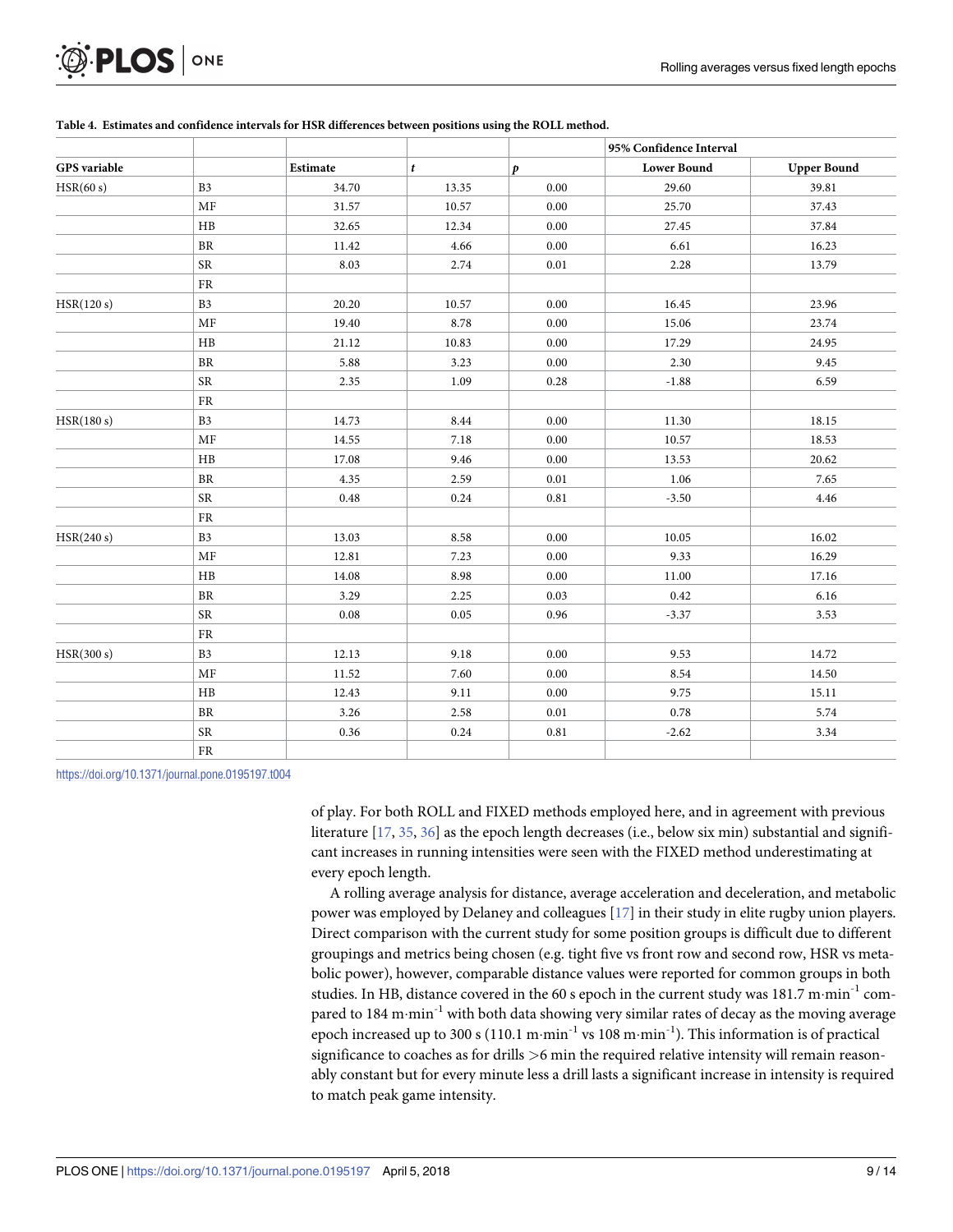| <b>O. PLOS</b> ONE |  |
|--------------------|--|
|--------------------|--|

|                     |                |          |       |                  | 95% Confidence Interval |                    |  |
|---------------------|----------------|----------|-------|------------------|-------------------------|--------------------|--|
| <b>GPS</b> variable |                | Estimate | t     | $\boldsymbol{p}$ | <b>Lower Bound</b>      | <b>Upper Bound</b> |  |
| Distance(60 s)      | B <sub>3</sub> | 25.78    | 10.58 | 0.00             | 20.99                   | 30.56              |  |
|                     | MF             | 22.63    | 8.16  | 0.00             | 17.19                   | 28.08              |  |
|                     | HB             | 31.36    | 12.83 | 0.00             | 26.56                   | 36.17              |  |
|                     | $\rm{BR}$      | 11.83    | 5.20  | 0.00             | 7.36                    | 16.30              |  |
|                     | <b>SR</b>      | 9.61     | 3.47  | 0.00             | 4.16                    | 15.06              |  |
|                     | FR             |          |       |                  |                         |                    |  |
| Distance(120 s)     | B <sub>3</sub> | 18.20    | 9.25  | 0.00             | 14.34                   | 22.07              |  |
|                     | MF             | 16.73    | 7.44  | 0.00             | 12.32                   | 21.15              |  |
|                     | HB             | 25.84    | 13.05 | 0.00             | 21.95                   | 29.73              |  |
|                     | $\rm{BR}$      | 7.25     | 3.92  | 0.00             | 3.62                    | 10.88              |  |
|                     | <b>SR</b>      | 8.13     | 3.69  | 0.00             | 3.80                    | 12.46              |  |
|                     | FR             |          |       |                  |                         |                    |  |
| Distance(180 s)     | B <sub>3</sub> | 16.77    | 9.04  | 0.00             | 13.13                   | 20.41              |  |
|                     | MF             | 14.75    | 7.00  | 0.00             | 10.62                   | 18.89              |  |
|                     | HB             | 21.65    | 11.56 | 0.00             | 17.97                   | 25.33              |  |
|                     | BR             | 7.15     | 4.12  | 0.00             | 3.74                    | 10.55              |  |
|                     | <b>SR</b>      | 6.40     | 3.05  | 0.00             | 2.29                    | 10.52              |  |
|                     | ${\rm FR}$     |          |       |                  |                         |                    |  |
| Distance $(240 s)$  | B <sub>3</sub> | 14.99    | 8.81  | 0.00             | 11.65                   | 18.33              |  |
|                     | MF             | 13.49    | 6.95  | 0.00             | 9.68                    | 17.30              |  |
|                     | HB             | 19.07    | 11.08 | 0.00             | 15.69                   | 22.46              |  |
|                     | BR             | 5.66     | 3.56  | 0.00             | 2.54                    | 8.79               |  |
|                     | <b>SR</b>      | 3.87     | 2.02  | 0.04             | 0.11                    | 7.62               |  |
|                     | ${\rm FR}$     |          |       |                  |                         |                    |  |
| Distance(300 s)     | B <sub>3</sub> | 14.38    | 9.11  | 0.00             | 11.28                   | 17.48              |  |
|                     | MF             | 12.53    | 6.97  | 0.00             | 9.00                    | 16.06              |  |
|                     | HB             | 17.79    | 11.13 | 0.00             | 14.65                   | 20.93              |  |
|                     | BR             | 5.51     | 3.72  | 0.00             | 2.60                    | 8.42               |  |
|                     | ${\rm SR}$     | 5.64     | 3.15  | 0.00             | 2.12                    | 9.15               |  |
|                     | FR             |          |       |                  |                         |                    |  |

### Table 5. Estimates and confidence intervals for relative distance differences between positions using the ROLL method.

https://doi.org/10.1371/journal.pone.0195197.t005

Recent work by Reardon and co-workers [13] investigating the movement and collision demands during the single longest ball in play bout, reported an average duration of 152–161 s. Comparison to the 180 s rolling average epoch in the current study for HB and BR yields similar distance covered results; being, 127 and 112 m $\cdot$ min<sup>-1</sup> versus 123 and 112 m $\cdot$ min<sup>-1</sup> in  $\sim$ 152–161 s for HB and BR, respectively. Notably, this similarity between studies is in stark contrast when HSR distances are examined as 34.3 and 21.6 m $\cdot$ min<sup>-1</sup> covered in the current study for HB and BR (180 s) exceeds 8.1 and 6.0 m·min<sup>-1</sup> reported previously. Differences in methods of HSR measurement (i.e., standardised  $>$  5 m·s<sup>-1</sup> in the current study vs 60% of max velocity) may account for some of the differences reported. Likewise, gross distance covered maybe dictated by long ball-in-play periods, however, this is not the case for peak periods of HSR. Maximum velocity attained by each position group [13] is well below reported max in game velocities of rugby players [37], coupled with the relatively high number of collisions reported during these bouts may indicate that these are periods of repeated phase play. Whereas the peak HSR periods reported in the current study may occur during other phases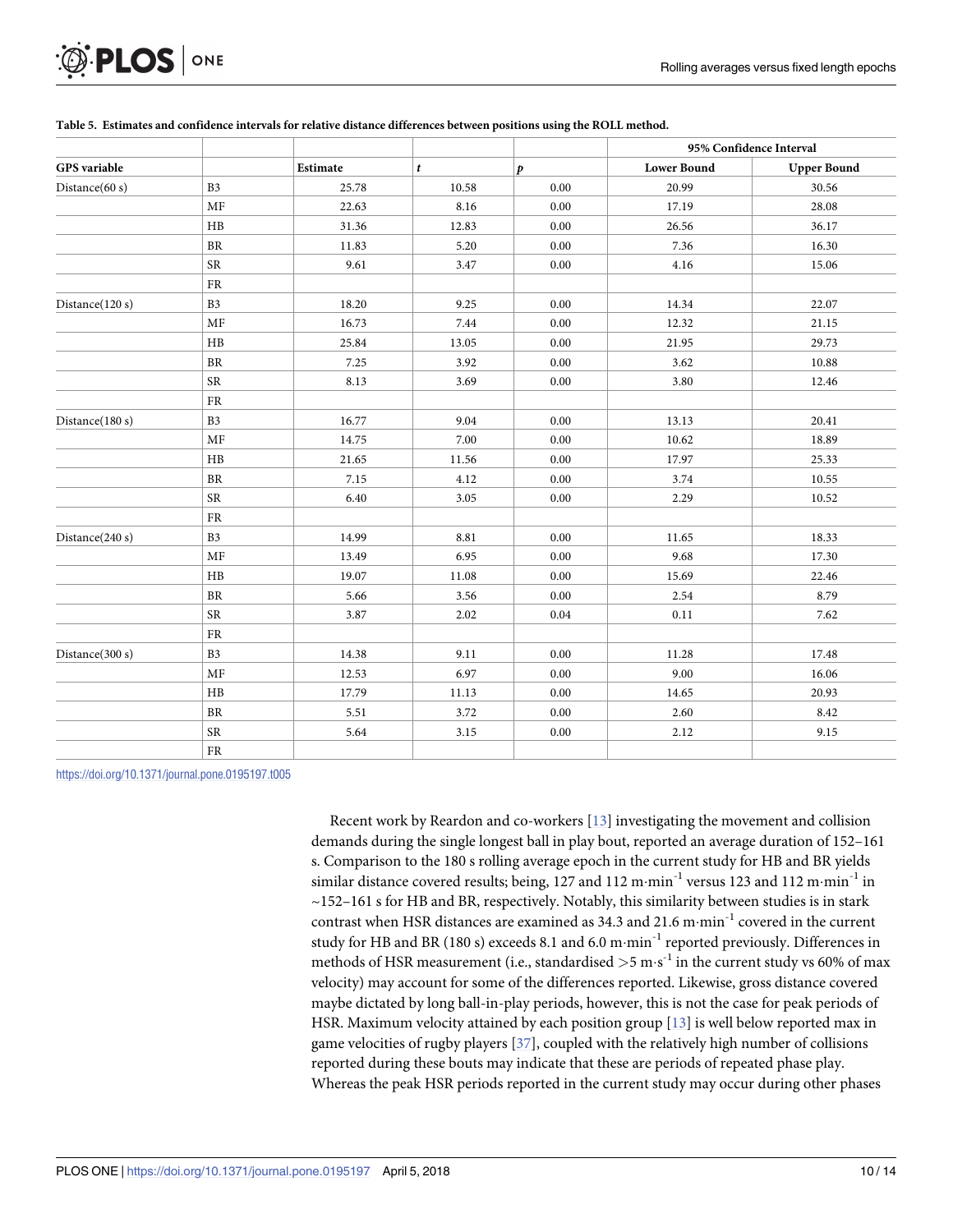



https://doi.org/10.1371/journal.pone.0195197.g001

of play (e.g. both attacking and defensive: transitions, line breaks & kick chases) where players will have the opportunity to obtain and maintain higher velocities (i.e. HSR).

This study was the first to describe the peak HSR demand of international rugby union competition using a rolling average method, and further contributes to the existing literature that has used peak relative distances [17]. The reporting of average demands during games drastically underestimates the most demanding periods of play and offers only a basic approach to coaches for designing training drills. The FIXED method underestimated the ROLL method for distance and HSR at all time points therefore its use in this type of analysis

ONE

**PLOS I**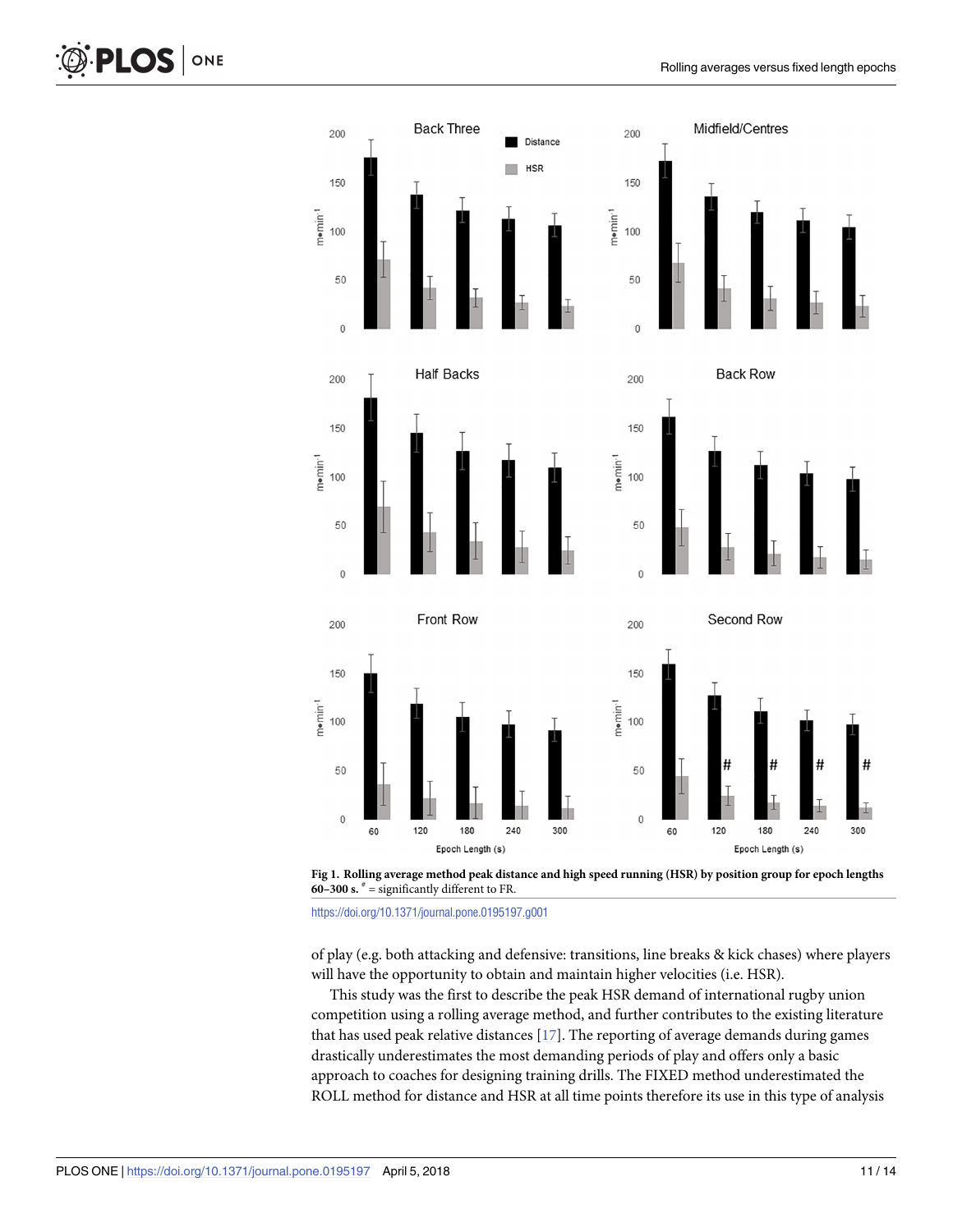can be improved upon. The positional running profiles for epoch lengths 60–300 s provides information for coaches to help prescribe and monitor training loads, allowing exposure of players to more appropriate training stimuli representative of competitive matches. However, it must be noted that in the current study the collision element of the game was not assessed and must be considered when replicating match intensity training. Including the contact/ collision elements may alter the identification of the most intense periods. Integrating skill and contact events into the peak running demands for both attacking and defensive periods could be useful when developing specific training drills to expose players to peak competition demands.

# **Supporting information**

**S1 Table. Estimates and confidence intervals for differences between forwards and backs as a function of method.** (DOCX)

**S2 Table. Main effect and interaction beta estimates for window length as a function of method.**

(DOCX)

# **Author Contributions**

**Conceptualization:** Daniel J. Cunningham, Scott Drawer, Mark Bennett, Christian J. Cook, Liam P. Kilduff.

**Data curation:** Robin Eager, John Farrell, Liam P. Kilduff.

- **Formal analysis:** Daniel J. Cunningham, David A. Shearer, Neil Carter, Ben Pollard, John Farrell.
- **Methodology:** Daniel J. Cunningham, David A. Shearer, Neil Carter, Scott Drawer, Ben Pollard, Mark Bennett, Robin Eager, Christian J. Cook, John Farrell, Mark Russell, Liam P. Kilduff.
- **Project administration:** Daniel J. Cunningham, Scott Drawer, Ben Pollard.

**Supervision:** Neil Carter, Mark Bennett, Christian J. Cook, Mark Russell, Liam P. Kilduff.

- **Writing – original draft:** Daniel J. Cunningham, David A. Shearer, Neil Carter, Scott Drawer, Christian J. Cook, Mark Russell, Liam P. Kilduff.
- **Writing – review & editing:** Daniel J. Cunningham, David A. Shearer, Neil Carter, Scott Drawer, Ben Pollard, Mark Bennett, Robin Eager, Christian J. Cook, John Farrell, Mark Russell, Liam P. Kilduff.

### **References**

- **1.** Cahill N, Lamb K, Worsfold P, Headey R, Murray S. The movement characteristics of English Premiership rugby union players. J Sports Sci. 2013; 31(3):229–37. https://doi.org/10.1080/02640414.2012. 727456 PMID: 23009129
- **2.** Roberts SP, Trewartha G, Higgitt RJ, El-Abd J, Stokes KA. The physical demands of elite English rugby union. J Sports Sci. 2008; 26(8):825–33. https://doi.org/10.1080/02640410801942122 PMID: 18569548
- **3.** Jones MR, West DJ, Harrington BJ, Cook CJ, Bracken RM, Shearer DA, et al. Match play performance characteristics that predict post-match creatine kinase responses in professional rugby union players. BMC Sports Sci Med Rehabil. 2014; 6(1):38. https://doi.org/10.1186/2052-1847-6-38 PMID: 25419462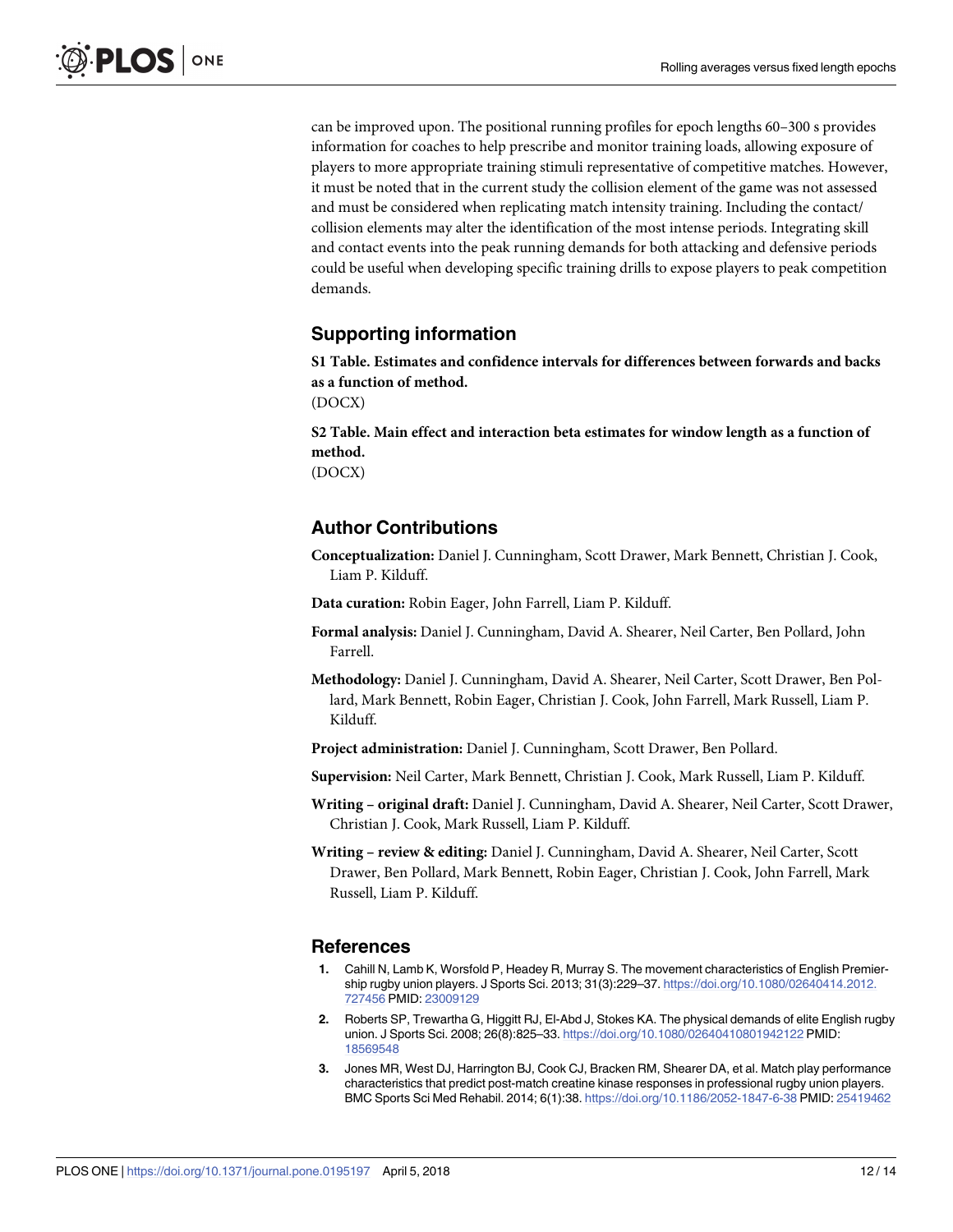- **4.** Jones MR, West DJ, Crewther BT, Cook CJ, Kilduff LP. Quantifying positional and temporal movement patterns in professional rugby union using global positioning system. Eur J Sport Sci. 2015:1–9.
- **5.** Cunniffe B, Proctor W, Baker JS, Davies B. An evaluation of the physiological demands of elite rugby union using Global Positioning System tracking software. J Strength Cond Res. 2009; 23(4):1195–203. https://doi.org/10.1519/JSC.0b013e3181a3928b PMID: 19528840
- **6.** Lindsay A, Draper N, Lewis J, Gieseg SP, Gill N. Positional demands of professional rugby. Eur J Sport Sci. 2015:1–8.
- **7.** Gabbett TJ. The training-injury prevention paradox: should athletes be training smarter and harder? Br J Sports Med. 2016; 50(5):273–80. https://doi.org/10.1136/bjsports-2015-095788 PMID: 26758673
- **8.** Gabbett TJ, Ullah S. Relationship between running loads and soft-tissue injury in elite team sport athletes. J Strength Cond Res. 2012; 26(4):953–60. https://doi.org/10.1519/JSC.0b013e3182302023 PMID: 22323001
- **9.** Gabbett TJ, Jenkins DG. Relationship between training load and injury in professional rugby league players. J Sci Med Sport. 2011; 14(3):204–9. https://doi.org/10.1016/j.jsams.2010.12.002 PMID: 21256078
- **10.** Quarrie KL, Hopkins WG, Anthony MJ, Gill ND. Positional demands of international rugby union: evaluation of player actions and movements. J Sci Med Sport. 2013; 16(4):353–9. https://doi.org/10.1016/j. jsams.2012.08.005 PMID: 22975233
- **11.** Cunningham D, Shearer DA, Drawer S, Eager R, Taylor N, Cook C, et al. Movement Demands of Elite U20 International Rugby Union Players. PLoS One. 2016; 11(4):e0153275. https://doi.org/10.1371/ journal.pone.0153275 PMID: 27055230
- **12.** Cunningham DJ, Shearer DA, Drawer S, Pollard B, Eager R, Taylor N, et al. Movement Demands of Elite Under-20s and Senior International Rugby Union Players. PLoS One. 2016; 11(11):e0164990. https://doi.org/10.1371/journal.pone.0164990 PMID: 27824865
- **13.** Reardon C, Tobin DP, Tierney P, Delahunt E. The worst case scenario: Locomotor and collision demands of the longest periods of gameplay in professional rugby union. PLoS One. 2017; 12(5): e0177072. Epub 2017/05/16. https://doi.org/10.1371/journal.pone.0177072 PMID: 28510582
- **14.** James N, Mellalieu SD, Jones NM. The development of position-specific performance indicators in professional rugby union. J Sports Sci. 2005; 23(1):63–72. https://doi.org/10.1080/ 02640410410001730106 PMID: 15841596
- **15.** Gabbett TJ, Jenkins DG, Abernethy B. Physical demands of professional rugby league training and competition using microtechnology. J Sci Med Sport. 2012; 15(1):80–6. https://doi.org/10.1016/j.jsams. 2011.07.004 PMID: 21820959
- **16.** Tierney P, Tobin DP, Blake C, Delahunt E. Attacking 22 entries in rugby union: running demands and differences between successful and unsuccessful entries. Scand J Med Sci Sports. 2016. Epub 2016/ 12/28. https://doi.org/10.1111/sms.12816 PMID: 28028894
- **17.** Delaney JA, Thornton HR, Pryor JF, Stewart AM, Dascombe BJ, Duthie GM. Peak Running Intensity of International Rugby: Implications for Training Prescription. Int J Sports Physiol Perform. 2016:1–22. Epub 2016/12/14.
- **18.** Furlan N, Waldron M, Shorter K, Gabbett TJ, Mitchell J, Fitzgerald E, et al. Running-Intensity Fluctuations in Elite Rugby Sevens Performance. Int J Sports Physiol Perform. 2015; 10(6):802–7. Epub 2015/ 01/22. https://doi.org/10.1123/ijspp.2014-0315 PMID: 25611681
- **19.** Gabbett TJ. Skill-based conditioning games as an alternative to traditional conditioning for rugby league players. J Strength Cond Res. 2006; 20(2):309–15. https://doi.org/10.1519/R-17655.1 PMID: 16686558
- **20.** Varley MC, Elias GP, Aughey RJ. Current match-analysis techniques' underestimation of intense periods of high-velocity running. Int J Sports Physiol Perform. 2012; 7(2):183–5. PMID: 22634968
- **21.** Harley JA, Barnes CA, Portas M, Lovell R, Barrett S, Paul D, et al. Motion analysis of match-play in elite U12 to U16 age-group soccer players. J Sports Sci. 2010; 28(13):1391–7. https://doi.org/10.1080/ 02640414.2010.510142 PMID: 20967674
- 22. Castellano J, Casamichana D, Calleja-González J, Román JS, Ostojic SM. Reliability and Accuracy of 10 Hz GPS Devices for Short-Distance Exercise. J Sports Sci Med. 2011; 10(1):233–4. PMID: 24137056
- **23.** Varley MC, Fairweather IH, Aughey RJ. Validity and reliability of GPS for measuring instantaneous velocity during acceleration, deceleration, and constant motion. J Sports Sci. 2012; 30(2):121–7. https://doi.org/10.1080/02640414.2011.627941 PMID: 22122431
- **24.** Batterham AM, Hopkins WG. Making meaningful inferences about magnitudes. Int J Sports Physiol Perform. 2006; 1(1):50–7. PMID: 19114737